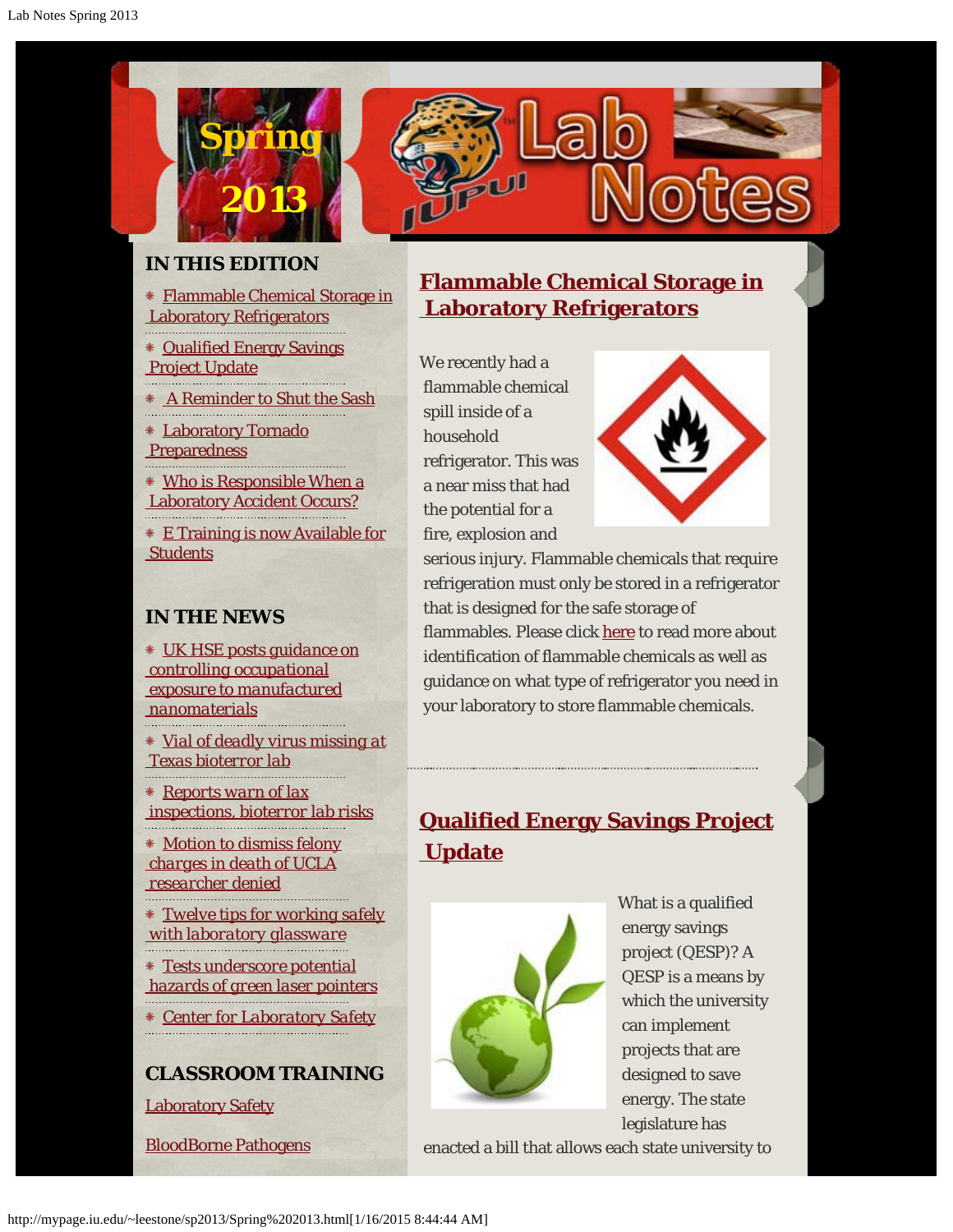### **[Biosafety](http://ehs.iupui.edu/biosafety.asp)**

#### [General Safety](http://ehs.iupui.edu/training.asp?content=new-employee-safety-orientation-schedule)

#### **LABORATORY SAFETY RESOURCES**

[Chemical Hygiene Plan](http://mypage.iu.edu/~leestone/sm2012/chemicalhygiene2012REVISION.pdf)

[Laboratory Safety Handbook](http://ehs.iupui.edu/content/doclib/LabSafetyHandbookRevision2008Final.pdf)

[Find an MSDS](http://hq.msdsonline.com/iupui2691/Search/Default.aspx)

[Biosafety Manual](http://ehs.iupui.edu/content/doclib/IUPUI%20Biosafety%20Manual%20v0502.pdf)

[Online Hazardous Waste Manifest](http://ehs.iupui.edu/waste-manifest.asp)  [Form](http://ehs.iupui.edu/waste-manifest.asp)

**[Online Training](http://ehs.iupui.edu/training.asp)** 

[Daily Eyewash Inspection](http://ehs.iupui.edu/content/doclib/eyewash%20checklist.pdf) **Checklist** 

[EHS Homepage](http://ehs.iupui.edu/)

### **LAB NOTES SUBSCRIPTION**

*Would you like to subscribe to Lab Notes? Please visit the link below to begin receiving quarterly editions of Lab Notes. It is free of charge and is a great way to stay informed.* [Subscribe Now!](http://ehs.iupui.edu/lab-notes-registration.asp)

### **CONTACT US**

 raise \$15 million per campus through the sale of bonds that will be paid back from the savings achieved from the energy projects. The energy projects must pay back in ten years or less. The projects can be done in phases over time until the total of \$15 million is reached. Please click [here](http://mypage.iu.edu/~leestone/sp2013/sp2013pg2.html) to find out more about our current energy projects.

# **[A Reminder to Shut the Sash](http://mypage.iu.edu/~leestone/sp2013/sp2013pg3.html)**



hood uses 3.5 times the energy of a house! Save up to 60% energy by closing the sash."

Several years ago we began a Shut the Sash program due to the fact that we were finding fume hood sashes being routinely left open when not in use. We still find fume hoods with open sashes when not in use. Please click [here](http://mypage.iu.edu/~leestone/sp2013/sp2013pg3.html) to

 find out several important reasons to shut the sash beyond saving energy and money.

### **[Who is Responsible When a](http://mypage.iu.edu/~leestone/sp2013/sp2013pg4.html)  [Laboratory Accident Occurs?](http://mypage.iu.edu/~leestone/sp2013/sp2013pg4.html)**

We have discussed the Shari Sanji death in several previous editions of Lab Notes. Shari died from burns suffered when her clothing was ignited when working alone with the pyrophoric compound tert-Butyllithium. Dr. Patrick Harran was the Principal Investigator of the laboratory where Shari worked and is facing multiple felony charges because of her death. The question asked in the title of this article was answered by the State of California. Who is responsible when a laboratory accident occurs? The Principal Investigator (PI). Please click [here](http://mypage.iu.edu/~leestone/sp2013/sp2013pg4.html) to read about the State of California's view on who is responsible when a laboratory accident occurs.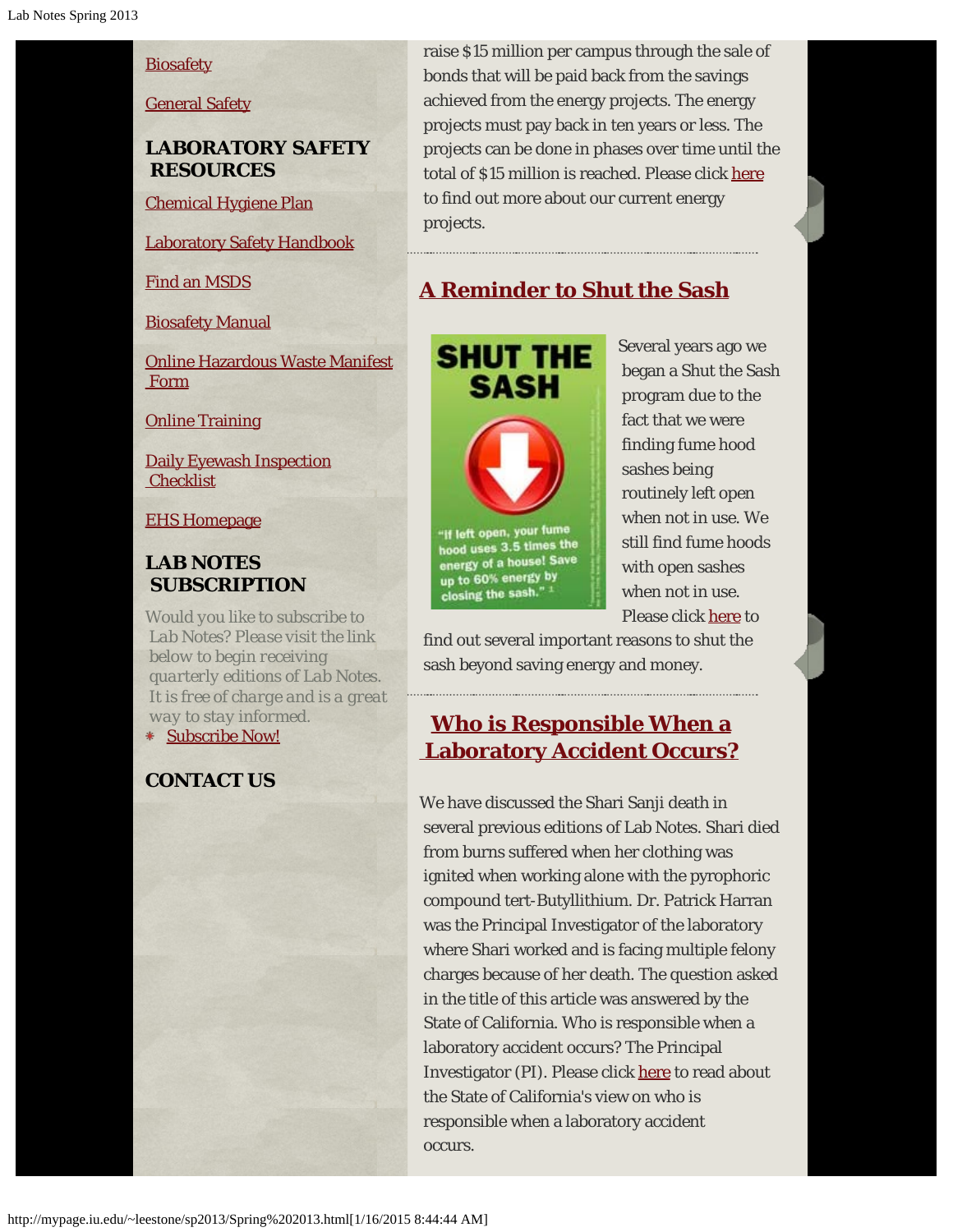#### **Director**

Rich Strong...............4-1388 ristrong@iupui.edu

**Hazardous and Infectious Waste Management** Kevin Mouser............4-4351 kmouser@iupui.edu

**Asbestos Management** Jerry Bush................4-5239 jbush@iupui.edu

**Biosafety Manager** Jim Klenner...............4-2830 jklenner@iupui.edu

**Laboratory Safety Manager** K. Lee Stone...............8-6150 leestone@iupui.edu

**Industrial Hygiene Manager** Rebecca Bratt...........4-2829 rbratt@iupui.edu

All Other Areas..........4-2005



# **[Tornado Preparedness for](http://protect.iu.edu/sites/default/files/Tornado_Preparedness_for_Laboratories_2_0.pdf)  [Laboratories](http://protect.iu.edu/sites/default/files/Tornado_Preparedness_for_Laboratories_2_0.pdf)**

As with any emergency, preparedness is your best defense. Please visit the following [link](http://protect.iu.edu/sites/default/files/Tornado_Preparedness_for_Laboratories_2_0.pdf) to view our new and informative document on what to do if violent weather is near IUPUI. If you work in a lab please take note.